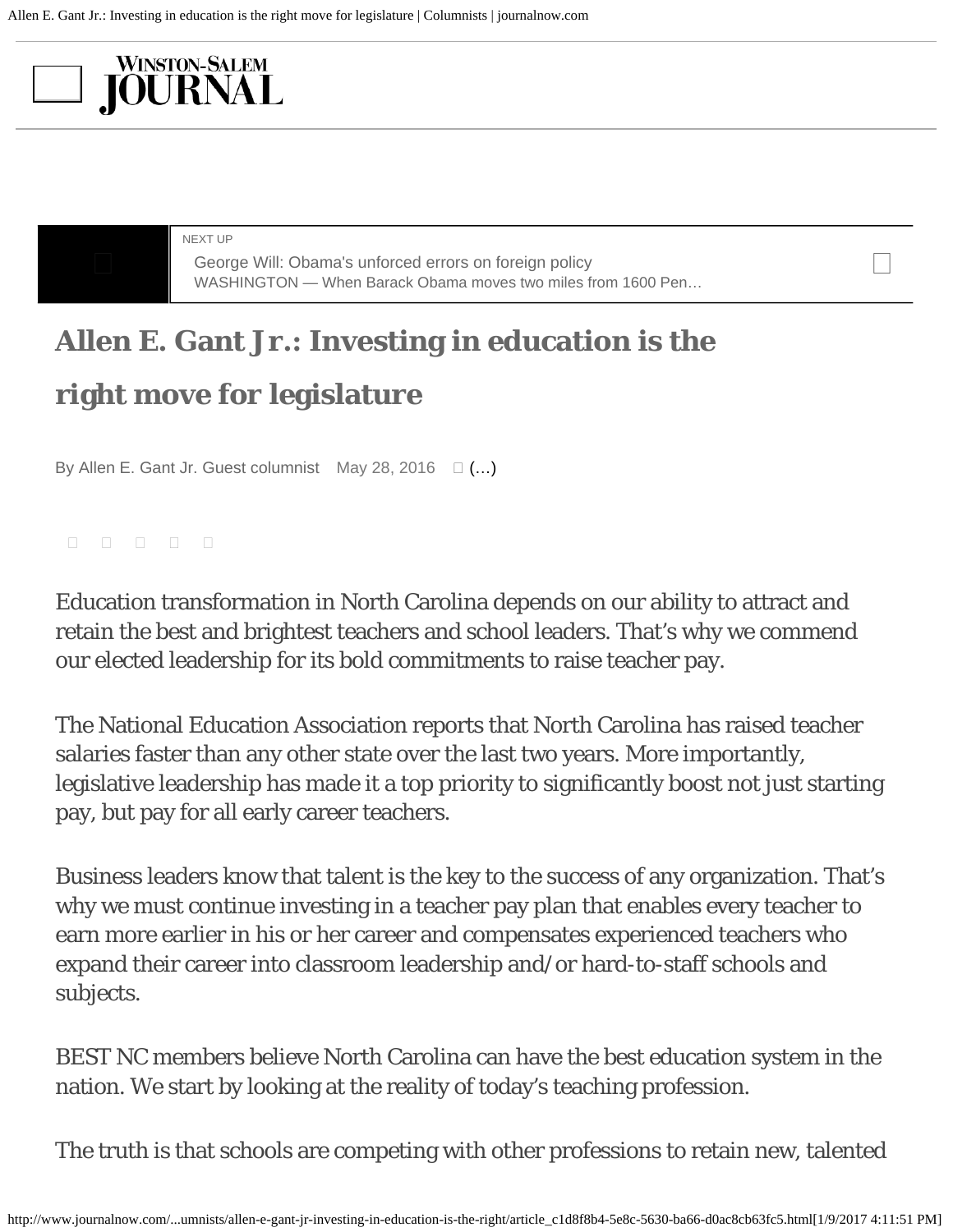teachers. Even though starting teacher pay was raised significantly over the last two years, teachers quickly fall behind their college-graduate peers with the slow progression of our pay schedule. That is one big reason turnover is so high among younger teachers in North Carolina.

The other hard reality is that we don't compensate teachers as we do other highlyskilled professions. In most other professions, earnings potential keeps up with early career growth and includes additional opportunities for specialized skills or achievement. Currently, North Carolina teachers can't reach top earnings until they are nearly 50 years old. No other high-skilled profession follows such a slow curve.

To be clear: Teaching is a highly skilled profession, requiring teachers to make complex, real-time decisions to ensure students are engaged and learning. Plus, the demands of the economy require teachers to meet higher expectations and provide personalized learning for all students. We must ensure that our classroom teachers have the respect and compensation commensurate with this demanding job.

Giving higher raises to early-career teachers will help recruit top talent to the profession, reduce turnover and enable them to earn more, faster. We can continue building on these gains by compensating experienced teachers for taking on leadership roles, teaching in hard to fill subject areas or taking positions in hard to staff schools.

We commend both Gov. Pat McCrory and House leadership for prioritizing pay increases for teachers and principals in their budget proposals. The Senate pay plan that was previewed last week appears to build on those proposals, offering a multi